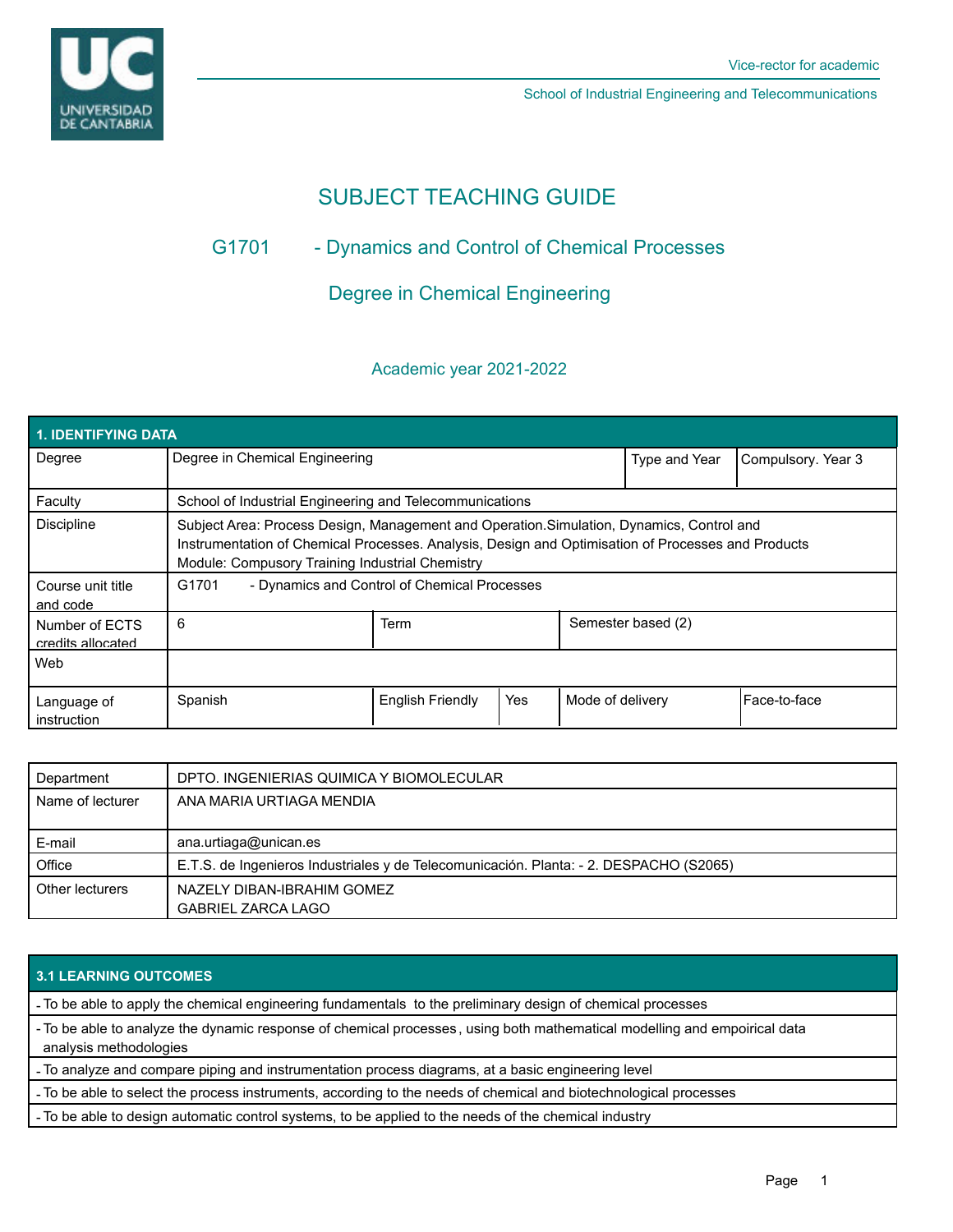

#### School of Industrial Engineering and Telecommunications

#### **4. OBJECTIVES**

Process control has become increasingly important in the process industries, since it is critical in the development of more flexible and more complex processes for manufacturing high added value products. Consequently, chemical engineers need to master this subject in order to be able to design and operate modern plants. The concepts of dynamics, feedback and stability are also important for understanding many complex systems of interest to chemical engineers, such as in bioengineering and in general processes in which transformation of matter occurs, emphasizing dynamic behavior, physical and empirical modeling, measurement and control technology, basic control concepts and advanced control strategies. The course provides an appropriate balance of dynamics and control theory and practice, the latter is developed through case studies and one mini group project.

Part I provides and introduction to process control and in-depth discussion of dynamic process modeling, based on basic principles of mass and energy conservation. Part II is concerned with the analysis of the dynamic (unsteady-state) behavior of processes. In addition, the important topics of empirical models and their development from plant data are presented. Finally, Part III addresses the fundamental concepts of feedback and feedforward control. The topics include an overview of the process instrumentation that is necessary to implement process control: chemical composition, pressure, temperature, flowrates, final control elements.

| <b>6. COURSE ORGANIZATION</b> |                                                                                                                                                                                                                                                                                                                                                                                                                                                                                                                                                                                                                                                                                                             |  |  |  |
|-------------------------------|-------------------------------------------------------------------------------------------------------------------------------------------------------------------------------------------------------------------------------------------------------------------------------------------------------------------------------------------------------------------------------------------------------------------------------------------------------------------------------------------------------------------------------------------------------------------------------------------------------------------------------------------------------------------------------------------------------------|--|--|--|
| <b>CONTENTS</b>               |                                                                                                                                                                                                                                                                                                                                                                                                                                                                                                                                                                                                                                                                                                             |  |  |  |
| $\vert$ 1                     | PART I. INTRODUCTION TO CHEMICAL PROCESS CONTROL<br>Chapter 1. Introduction to process control. Representative examples. Classification of process variables. Classification<br>of process control strategies.<br>Chapter 2. Theoretical models of chemical processes. Fundamentals of dynamic models. Representative examples                                                                                                                                                                                                                                                                                                                                                                              |  |  |  |
| $\overline{2}$                | PARTR II. DYNAMIC BEHAVIOUR OF CHEMICAL PROCESSES<br>Chapter 3. Linearization of non-linear models. Transfer functions models. Representative examples.<br>Chapter 4. Analysis of the dynamic behavior of first and second order processes.<br>Chapter 5. Dynamic response of more complex systems. Dead time, inverse response, higher order dynamics,<br>interaction, multiple input-multiple output MIMO systems.<br>Chapter 6. Development of dynamic models from empirical process data.                                                                                                                                                                                                               |  |  |  |
| 3                             | PART III. FEED BACK AND FEED FORWARD CONTROL SYSTEMS<br>Chapter 7. Feedback control. Types of feedback controllers. Chemical process intrumentation. Sensors, transducers,<br>and final control elements.<br>Chapter 8. Transfer functions of the feedback control loop, analysis of the dynamic behavior of the feedback controlled<br>response. stability of the controlled response.<br>Chapter 9. Design and tunning of PID controllers. Model based design methods. Design criteria based on minimizing<br>the integral error. Enpirical methods.<br>Chapter 10. Feedforward control. Desing of feedforward controllers based on dynamic models.Configurations of<br>feedforward-feedback controllers. |  |  |  |